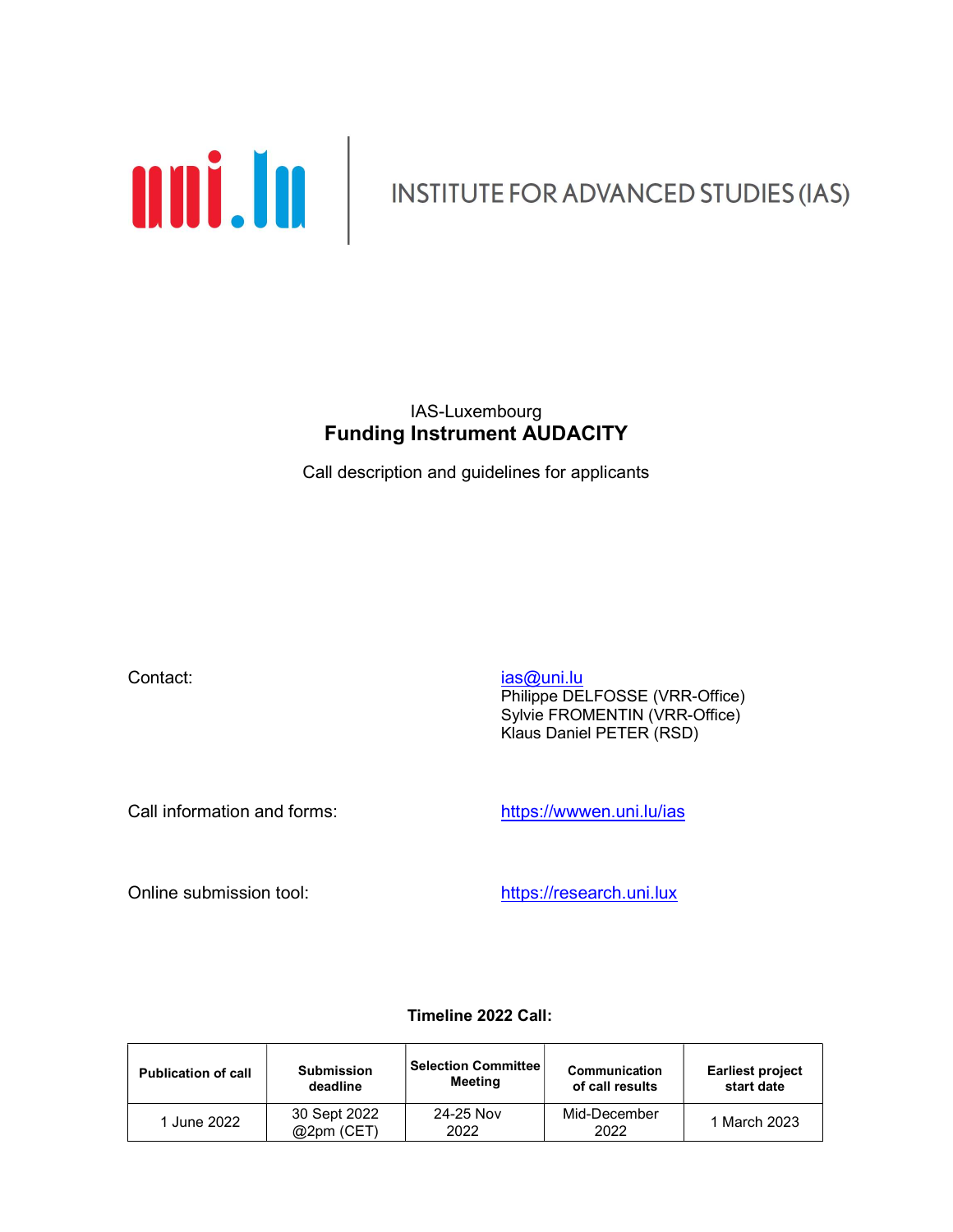# Description and application guidelines

The Institute for Advanced Studies – IAS-Luxembourg provides funding opportunities for researchers from-, or affiliated to-, the University of Luxembourg (UL) with the aim to elaborate bold and interdisciplinary projects at the very forefront of science and having a distinct risky and audacious character.

# Table of Contents

#### PRELIMINARY REMARKS

- AUDACITY 2022 is a call for audacious projects within the frame of the IAS. The AUDACITY call is open to all disciplines and sectors and exclusively supports excellence and interdisciplinarity through risky and bold research projects.
- The deadline for project submission is on 30<sup>th</sup> September 2022 at 2pm (CET). The Research Support Department (RSD) and the Research Facilitators are the first contact in case of questions. Project submission forms and useful information are available on the IAS web pages. Enquiries can be sent to  $ias@uni.lu.$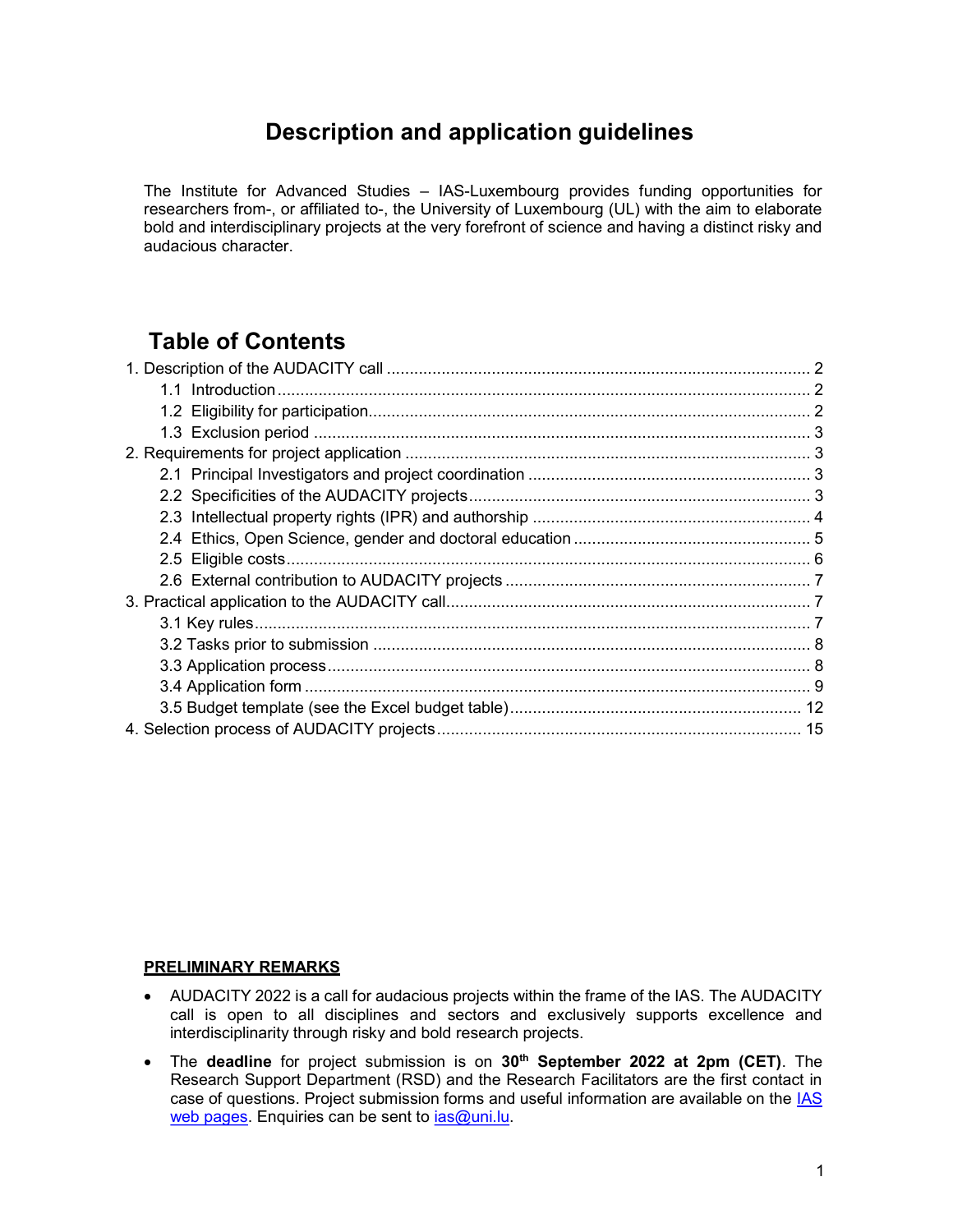# 1. Description of the AUDACITY call

# 1.1 Introduction

The AUDACITY funding instrument is part of the Institute for Advanced Studies of the University of Luxembourg, and has the objective to leverage bold and interdisciplinary projects at the very forefront of science, to break the walls between scientific disciplines and sectors, and to foster collaboration at University of Luxembourg. Even though AUDACITY projects mostly address fundamental questions in the early stage of science, they are equally relevant for global challenges such as digitalisation, diminishing natural resources, climate change, environmental issues, health, demography, economic growth, education or social inclusion, which are so multifaceted and intricate that they can only be solved through interdisciplinary approaches.

Driven by excellence and interdisciplinarity, the AUDACITY call is open to all disciplines and sectors. While AUDACITY does not provide funding to other institutions (see section 1.2), it encourages collaborative research across UL entities and joint actions with Luxembourgish and foreign partners. AUDACITY projects have typically a lifespan of 2 to 4 years and funding is granted on a competitive basis (see section 4, AUDACITY-selection).

Co-Project Investigators who have been granted an AUDACITY project do automatically join the IAS-Luxembourg as IAS fellows for the duration of the project.

AUDACITY discourages the application of projects that were unsuccessful in other external calls. Project ideas recently submitted to the European Research Council, but which have not been retained for funding, are eligible.

AUDACITY covers funding for Doctoral candidates, Post-doctoral researchers and technical staff employed on the project. Costs related to consumables, Open Access publications, patents, travel and small equipment can be covered by the call, see section 2.5 for more details on eligible costs within the AUDACITY call.

# 1.2 Eligibility for participation

The interdisciplinary nature of AUDACITY projects conditions that they are typically led by two or three Principal Investigators (PI), who equally contribute to the overall interdisciplinary objective of the project. Consequently, the AUDACITY instrument refers to the general term of Co-Principal Investigators (Co-PIs) and among them to the Coordinating-PI (see section  $2.1$ ).

The following researchers are eligible Co-PIs within the AUDACITY instrument of the IAS-Luxembourg:

- Full, Associated or Assistant Professors as Coordinating-PI or Co-Principal Investigators.
- Permanent Research Scientists holding a full ADR as Coordinating-PI or Co-Principal Investigators.
- Affiliated Professors<sup>1</sup> as Co-Principal Investigators.

<sup>-</sup>1 Affiliated Professors in the sense of the University law of 27 June 2018, Section IV, Art. 28, and related internal regulations (ROI) in force.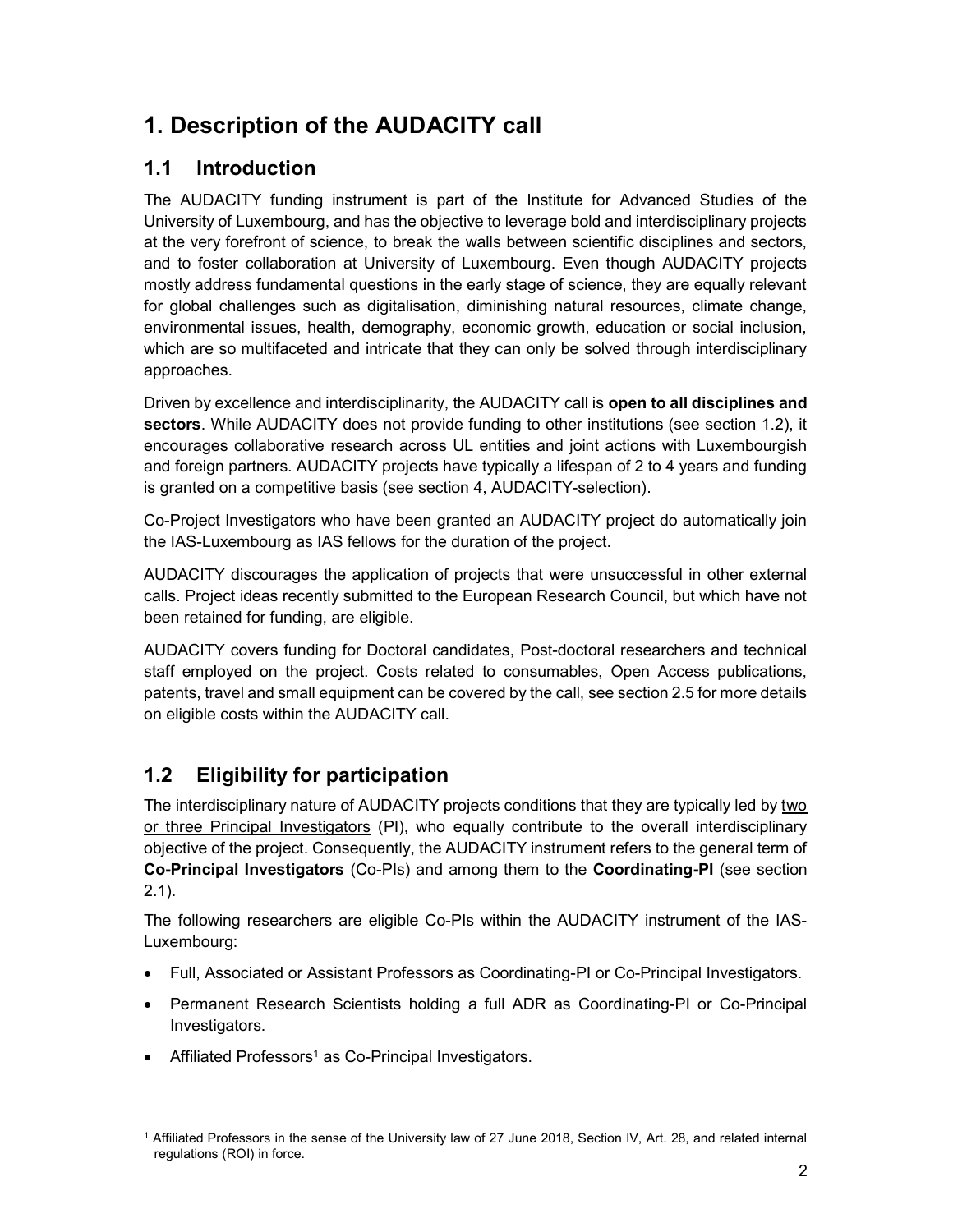AUDACITY provides funding exclusively to UL staff. Nevertheless, Luxemburgish research partners (institutions or individuals) such as Luxembourg Institutes from the public or private sector can participate as "non-contracting partners" to the project without direct financial support from UL. In such case, the participation and the funding contribution of the partner institution should be clearly defined in the project description.

# 1.3 Exclusion period

Principal Investigators who have been awarded an AUDACITY research project are excluded from next call (for 1 call - example: funding received for an AUDACITY project in the call 2021, implies the exclusion of the Co-PIs for the call 2022), regardless of the duration of their project.

# 2. Requirements for project application

# 2.1 Principal Investigators and project coordination

The Co-Principal Investigators (Co-PIs) participating in an AUDACITY project should:

- comply with the AUDACITY eligibility requirements (section 1.2) and belong to different departments or UL-entities.
- be equally responsible for designing, managing and executing the project activities on a day-to-day basis, while respecting high standards of ethical principles and research integrity.
- ensure the scientific quality of the research and the project contribution to the four missions of the IAS-Luxembourg:
	- $\circ$  to leverage bold and interdisciplinary research at the very forefront of science.
	- $\circ$  to symbolize UL's values of excellence, interdisciplinarity and internationality.
	- $\circ$  to build bridges in-between the UL community, international visitors and the society.
	- o to contribute to the attraction and retention of international talent.

Among the Co-PIs, the Coordinating-PI organises the writing and submission of the project proposal, facilitates interdisciplinary approaches, the coordination between the different Co-PIs, the reporting, and the exchange with the UL administration and governance, as such, the Coordinating-PI is the single point of contact with the Head of IAS-Luxembourg and the Research Support Department. The Coordinating-PI is also the budget owner.

# 2.2 Specificities of the AUDACITY projects

### Duration and budget ceiling

An AUDACITY project has a maximum duration of 4 years but projects with a shorter lifespan of 2 to 3 years are also eligible. In conformity with the University law, if an AUDACITY project budget covers the funding for a doctoral candidate, the project duration must be at least 3 years and maximum 4 years. If the project is extended to 4 years, the financial provision should be made from participating entities (i.e. faculties and centres) to allow a doctoral life-span beyond 3 years.

The IAS-funding granted to an AUDACITY project is limited to a maximum of 400 000 €. An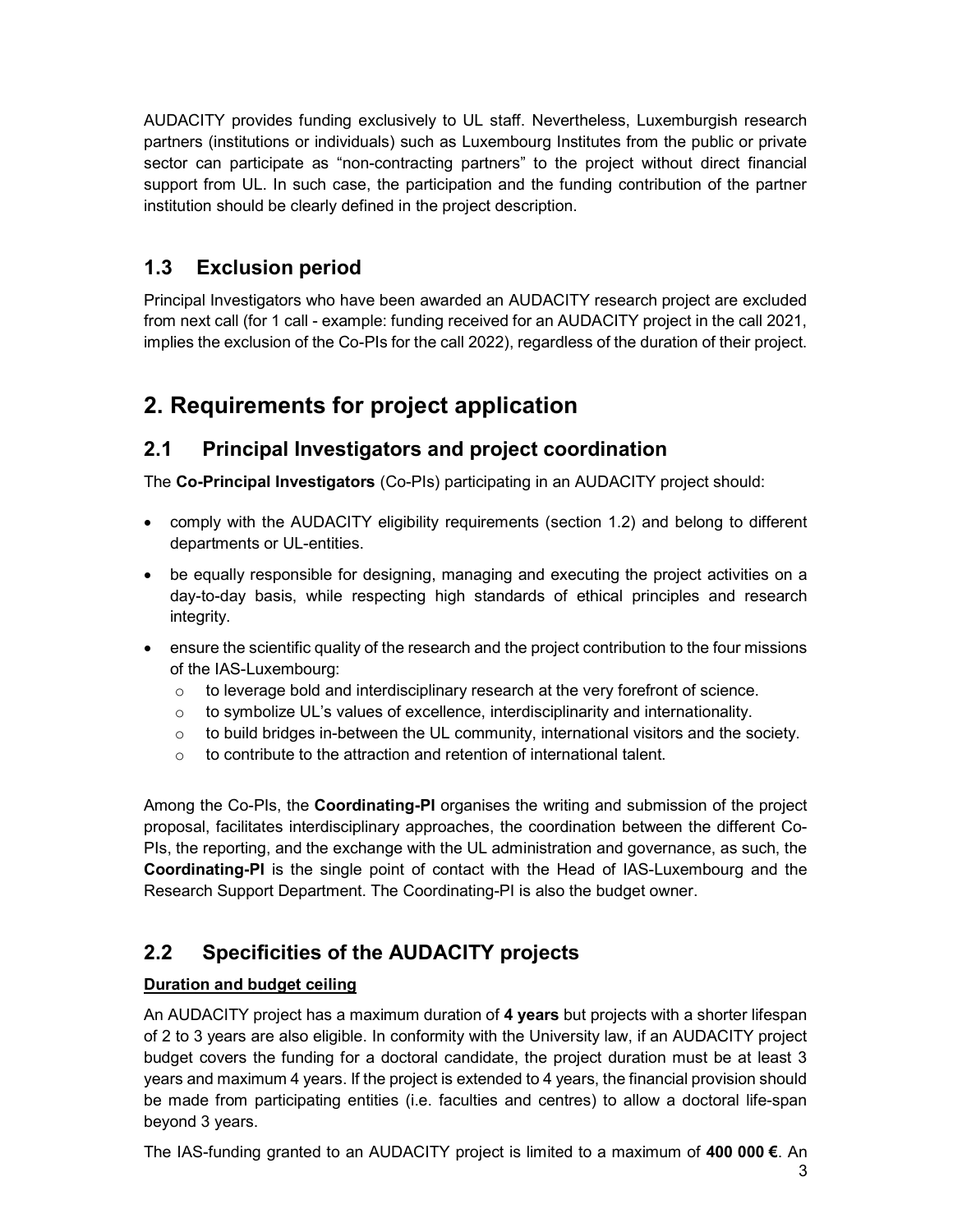argued adaptation of project duration and cost-neutral budget shifts between budget lines during the course of the project are possible. In such case, UL's Research Facilitators or UL's Research Support Department shall be contacted as early as possible.

#### Multiple project submission, project resubmission and follow-up

A researcher can only participate in one single proposal per call, both as a co-PI and as a coordinating PI.

Projects, which have been submitted in previous AUDACITY calls and have not been retained for funding, cannot be resubmitted in following calls, unless a resubmission is explicitly encouraged in the letter of decision from the Head of IAS, or the project has been so substantially modified that it can be considered as a new proposal.

Participants to the AUDACITY call confirm that the research planned in the submitted AUDACITY project is not funded by other means. The combination of an AUDACITY project with other IAS funding instruments (Funding Instruments (uni.lu)) is possible.

Follow-up projects are not eligible, as their maturity must allow a submission to external funding instruments available at FNR, Horizon Europe, ERC, ESA or others.

# 2.3 Intellectual property rights (IPR) and authorship

#### IPR

For employees of the UL, the Intellectual Property Rights (IPR) fall under the UL policy in force for the valorisation of research results such as stated in the University law, the working contract and the Guiding principles for the valorisation of research results and intellectual property rights<sup>2</sup>.

A consortium agreement, including an intellectual property rights agreement, has to be set-up with the Office for Partnership, Knowledge and Technology Transfer (PaKTT Office) if a project partner is not employed by UL, this includes the cases of Affiliated Professors and selfemployed doctoral candidates. The Research Facilitator may seek support from PaKTT Office for filling the agreement (paktto@uni.lu).

#### Funding acknowledgement statement

Publications and any other communication materials generated by the AUDACITY funding instrument must acknowledge the financial support from the IAS in the following form: "Author X acknowledges financial support of the Institute for Advanced Studies of the University of Luxembourg through an Audacity Grant (AUDACITY-Year)".

#### Result valorisation

The valorisation process allows the University of Luxembourg to protect, valorise and transform foundational research results into products, processes, services or, innovative and economically viable forms of technology duly protected by intellectual property rights. According to the national law, all researchers who decide to valorise an innovative result,

<sup>-</sup><sup>2</sup>https://wwwen.uni.lu/media/files/guiding\_principles\_for\_the\_valorisation\_of\_research\_results\_and\_intellectual\_pr operty\_rights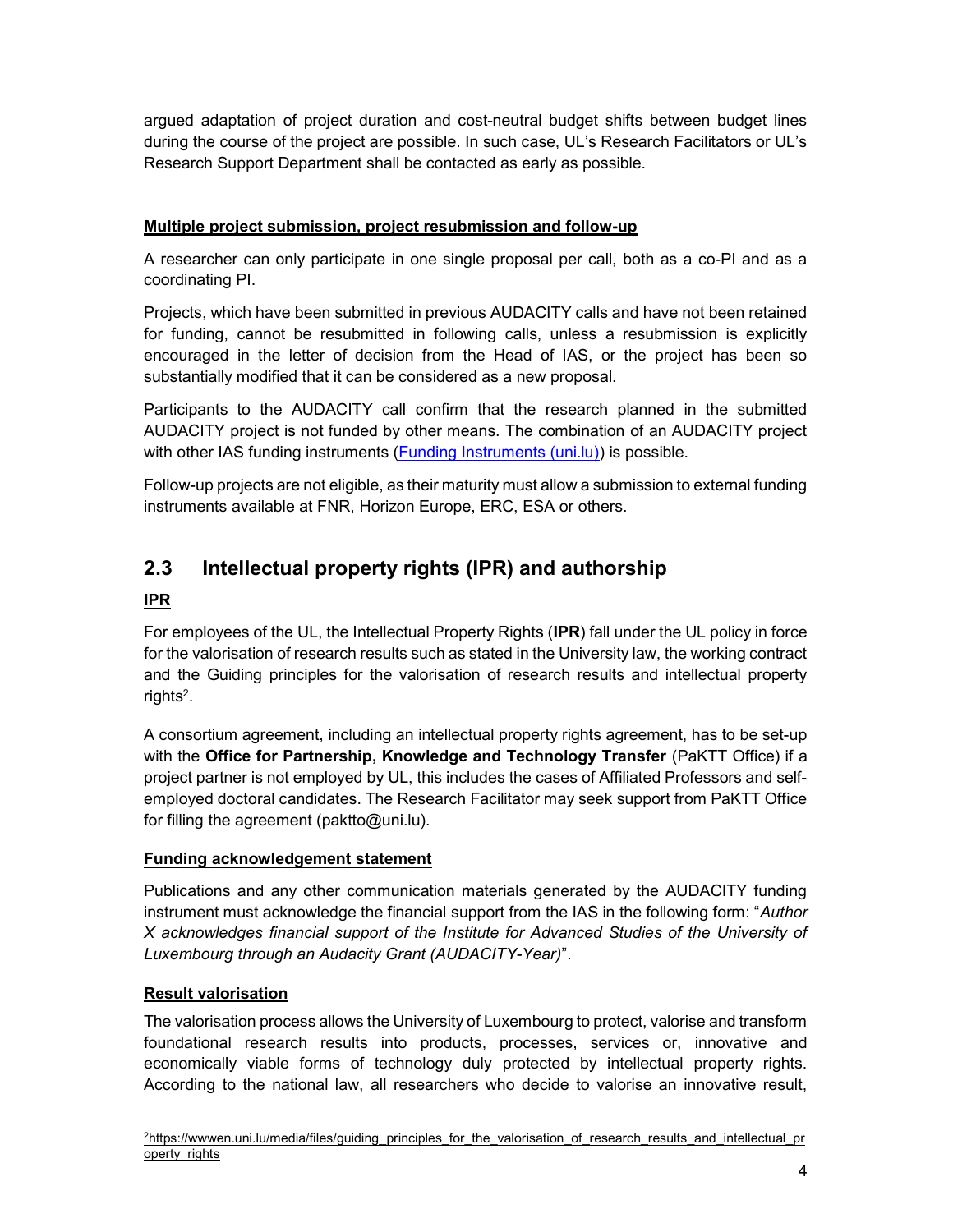resulting from their scientific work, must declare it to their employer. The PaKTT Office at UL provides support and guidance for researchers who aim to valorise their results. Further questions regarding IPR issues, shall be raised to the attention of the PaKTT Office (PAKTTO@uni.lu) or support structures/officers at the concerned entity of the University.

# 2.4 Ethics, Open Science, gender and doctoral education

#### Code of conduct, ethics and personal data

UL promotes the responsible conduct of research as described in the University of Luxembourg - Code of Conduct<sup>3</sup>, also respects fundamental ethical principles as listed in the Charter of Fundamental Rights of the European Union. Any research involving the participation of human subjects, animals or the use of biological materials or personal data, or which may represent a risk for the environment or for society, is considered as having an ethical component. Ethical components have to be specifically addressed in the AUDACITY proposal, by fulfilling the **ethics principles<sup>4</sup>** in force at UL. The following panels and contact points might be of relevance:

- The Cordinating-PI must consult the **Ethics Review Panel** of the University of Luxembourg (ERP, erp-submissions@uni.lu) regarding the general ethical aspects of their projects before beginning their research. The Ethics Review Panel may not intervene after the start of a research project phase that raises ethical questions. It may not approve a research project a posterior! If the project deals with human subjects or samples, the Comité National d'Éthique de Recherche<sup>5</sup> (CNER) and/or the Commission Nationale de la **Protection des Données<sup>6</sup> (CNPD)** need to extend their approval prior to the launch of the project.
- In case the experimentation involves animals, the **Animal Experimentation Ethics Committee** of the University of Luxembourg (AEEC, aeec@uni.lu) shall be consulted. This committee examines and delivers an opinion on projects that use animals for scientific purposes.
- For projects handling personal data, the **Data Protection Officer** at UL (DPO,  $\frac{d}{d}$ po@uni.lu) provides advice and guidance about data protection to University staff and is the contact person for the National Commission for Data Protection (CNPD). Such projects shall receive approval of the CNPD prior to the start of the project.

#### Open Science and DORA

UL encourages the dissemination of research results towards the scientific community and the greater public, as well as their protection and economic exploitation, along the general principle "as open as possible - as closed as necessary". In order to maximize the impact of research outputs on science and society, Co-PIs are encouraged to disseminate broadly the AUDACITY project results through high quality, scholarly publications with an immediate access to the final peer-reviewed contents. Article processing charges (APC) for full Open Access publications or similar fees are eligible for funding through the AUDACITY instrument.

<sup>-</sup><sup>3</sup> University of Luxembourg - Code of Conduct

<sup>4</sup> https://wwwen.uni.lu/research/researchers\_research/standards\_policies

<sup>5</sup> www.cner.lu

<sup>6</sup> www.cnpd.lu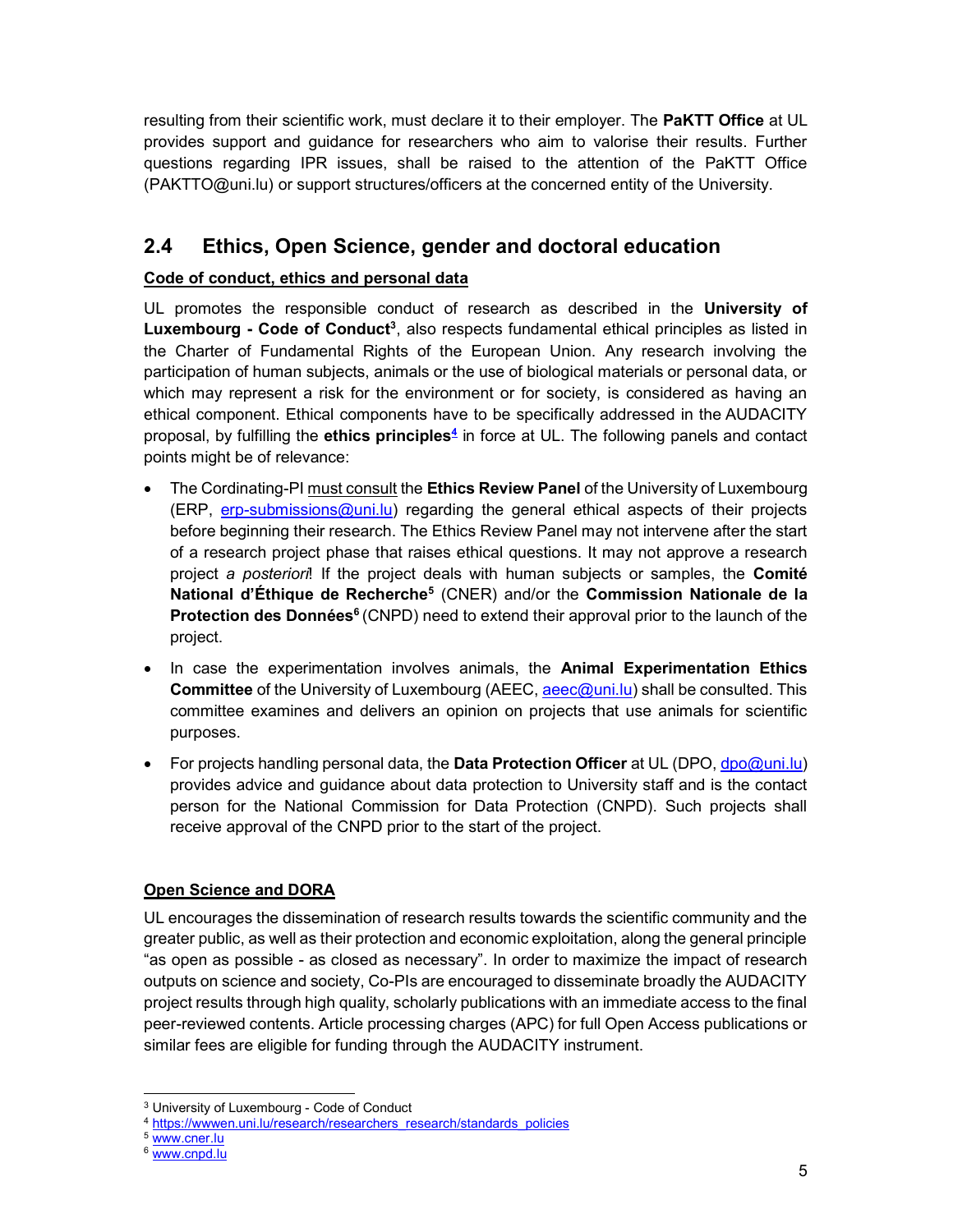In the spirit of the San Francisco Declaration on Research Assessment (DORA), the UL also recognizes the value of other research outputs and encourages notably AUDACITY applicants to deposit research data according to the FAIR principles on field-specific or generic repositories.

In the same line, reviewers evaluating applications to the IAS calls are expected to give value to all types of research outputs independently of journal-based metrics.

#### **Gender equity**

UL wishes to promote gender equity in research and academic careers. Within this general principle, the University will ensure that the Scientific Council of the IAS maintains its own gender balance, receives relevant gender-awareness training material and incorporates the University Gender delegate<sup>7</sup> as an observer in the selection process.

#### Doctoral education

Doctoral candidates of an AUDACITY project are registered in one of the doctoral programmes of the University of Luxembourg. Further information on doctoral education at UL can be found under "Doctoral education<sup>8</sup>" and "Office of doctoral studies - BED<sup>9</sup>".

## 2.5 Eligible costs

The maximum funding of an AUDACITY project is  $400\,000 \, \epsilon$  and can be annually distributed in an ad hoc manner over the entire project duration (maximum 4 years). Where necessary, the AUDACITY call provides funding to recruit non-permanent staff, namely doctoral candidates, post-doctoral fellows, and technical staff for the duration of the project.

Administrative support staff are not covered by AUDACITY and shall be supported by the entities. Requested project costs must be essential for the project implementation and are detailed in the Project Budget Form (Excel table).

The below table provides a résumé of eligible costs, while detailed information relevant for the budget establishment are covered in section 3.5.

| # | <b>AUDACITY costs</b>                                | <b>Eligibility</b> | <b>Applicability</b>                                                                               |
|---|------------------------------------------------------|--------------------|----------------------------------------------------------------------------------------------------|
| Α | Personnel costs                                      | <b>YES</b>         | Doctoral candidates, post-doctoral fellows,<br>technical staff.                                    |
| B | Third party collaborator,<br>experts, subcontracting | <b>YES</b>         | Invited expert(s) fees.<br>Subcontracting, if no other UL component is<br>able to do the activity. |
|   | Equipment                                            | <b>YES</b>         | Including computer.<br>Max. 5000€ by project.                                                      |
| D | <b>Travel costs</b>                                  | <b>YES</b>         | Consult the UL financial guidelines*                                                               |
| F | Documentation                                        | YES                | Communications, advertising, purchase of<br>books, journals.                                       |

<sup>-</sup><sup>7</sup> https://wwwen.uni.lu/university/about\_the\_university/governance/gender\_equality\_officer

<sup>8</sup> https://wwwen.uni.lu/studies/doctoral\_education

<sup>9</sup>https://wwwen.uni.lu/university/about\_the\_university/organisation\_charts/organisation\_chart\_rectorate\_central\_a dministration/office\_of\_doctoral\_studies\_bed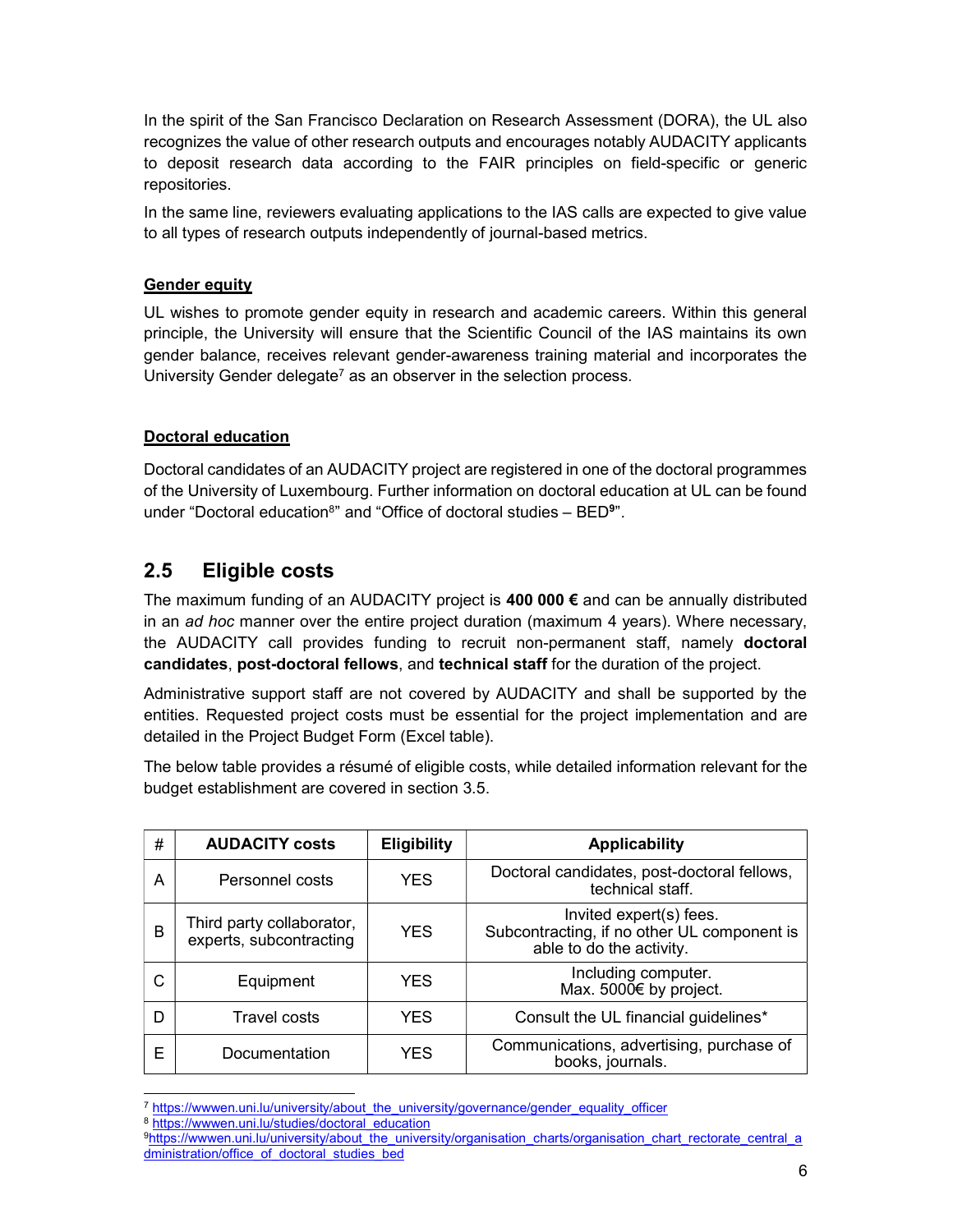|   |                                     |            | Max. 4000€ by project.                                                  |
|---|-------------------------------------|------------|-------------------------------------------------------------------------|
|   | Other costs                         | <b>YES</b> | Catering, logistics, room rental.<br>Open Access publications, patents. |
| G | Operating expenses<br>(consumables) | YES        |                                                                         |

\*see Intranet: ULI > The University > SFC > Policies and Procedures

# 2.6 External contribution to AUDACITY projects

#### Affiliated Professors

Affiliated Professors<sup>10</sup> of the University of Luxembourg can participate as Co-PIs but not as Coordinating-PI, under the condition that their salary and in kind contribution to the AUDACITY projects are financially supported by their respective institution. Their contribution to the Audacity project has to be indicated in the budget form (Additional income = category R). Affiliate Professors typically contribute through the supervision of doctoral candidates and postdocs. For each UL position (co)-supervised by an Affiliate Professor, his/her institution financially support an equivalent position specific to this institution, by this adding human resources to the AUDACITY consortium and strengthening national collaboration toward interdisciplinary research.

#### Contribution from other IAS funding instruments

Financial supports from the other IAS instruments DISTINGUISHED, YOUNG ACADEMICS and BRAINSTORM are considered an external source of funding that contribute to the overall objective of the AUDACITY project. If you plan a combination of different IAS funding instruments, please list all the additional forecasted funding supports in the appropriate budget section.

#### Other external contributions

Private financial donation by a charitable organisation or additional financial support from public organisations to the project are considered as external financial contributions, which should be listed in the budget sheet.

External partner's contributions not coming from UL to the project as "non-contracting partner" are considered as an external source of funding.

# 3. Practical application to the AUDACITY call

## 3.1 Key rules

-

- Proposals must be written in English. Refer to the application templates for further instructions.
- The Project Application Form must be accompanied by a Project Budget Form (an online submission form), both forms have to be submitted together.

 $10$  Affiliated Professors in the sense of the University law of 27 June 2018, Section IV, article 28, and related internal regulations (ROI) in force.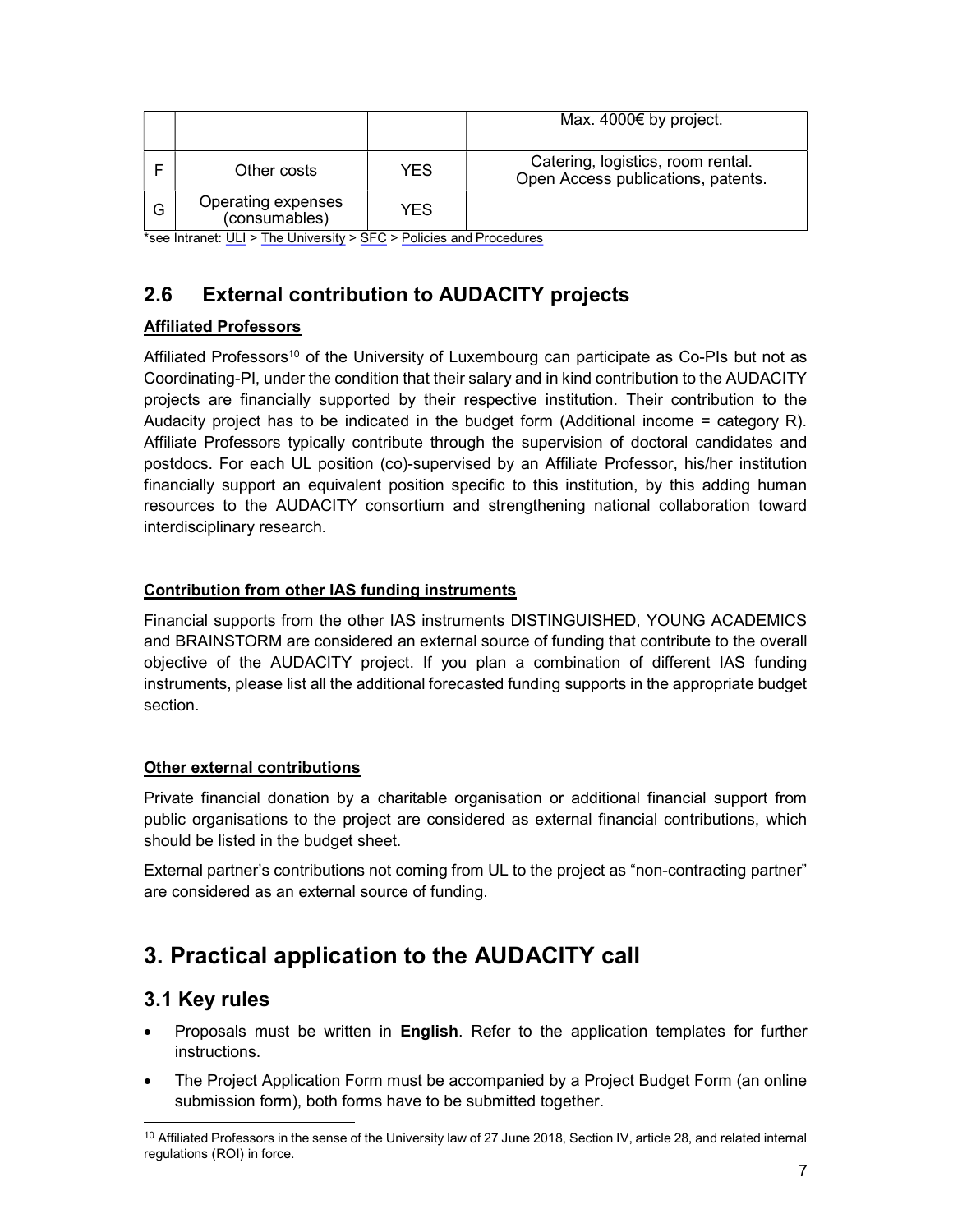- Please use Arial, font 11, single space to fill in the application form.
- All proposals for the AUDACITY call will have to be submitted via the online submission tool (https://research.uni.lux).
- No modification after the deadline will be accepted. Incomplete proposals and those received after the deadline will not be processed. Major budgetary errors may result in the rejection of the proposal. Do not hesitate to interact with the RSD in case of doubt.

### 3.2 Tasks prior to submission

- 1. For researchers with few research projects. Your submission can gain in quality and strength by being pre-reviewed. Most helpful is to have your pre-final version read by a senior colleague with long experience in successful grant writing from a neighbouring, not your own immediate speciality. This will ensure that you "sell" your application well to the UL research community and the College of IAS fellows during the project pitch presentation, and finally to the IAS Scientific Council composed of both UL-internal and UL-external experts with proven interdisciplinarity and responsible for final ranking. This step is part of the University's quality assurance process.
- 2. Please contact your HR partner for details about researcher and technician employment, e.g. concerning contract duration of CDDs.
- 3. Submit the electronic Project Announcement Sheet (e-PAS)
	- The e-PAS is requested by the Research Support Department prior to submission to confirm that your AUDACITY application is approved by all necessary instances in your Faculty or Interdisciplinary Centre.
	- Go to the online submission tool **https://research.uni.lux** and create a new electronic Project Announcement Sheet. For further information, please see the instructions online.
	- If applicable, please upload also the ADR approval letter via the online submission tool before the deadline.

## 3.3 Application process

The application process itself consists of 4 main steps. After filling in the application form (Word-file) offline, please go to the online submission tool https://research.uni.lux. You will be guided by the system through the application process.

#### Step 1: Fill in the application form (please carefully read sections 3.4)

- Download the application form and the budget template (see Document Templates (uni.lu))
- Standardize the file name: "UL-IAS-AUDACITY-2022\_ProjectACRONYM\_PI LastName\_PI FirstName".
- In the application form, fill in the requested information (please read carefully section 3.4). Transform the completed form into a PDF-file.
- Please fill in the provided budget template (carefully read section 3.5), as you will be asked to enter the amounts online via the **online submission tool**, and send the Budget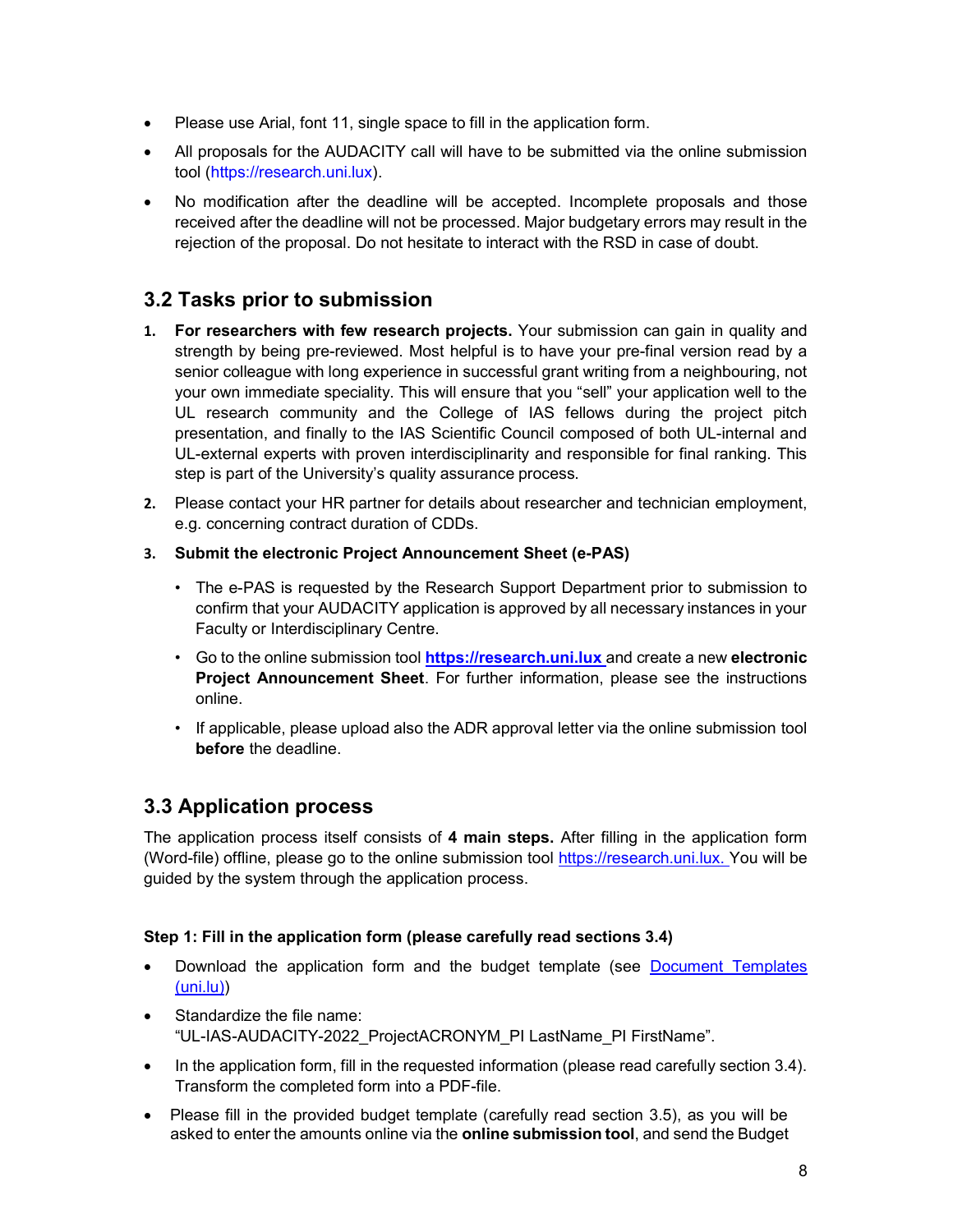in the Excel file to  $i$ as@uni.lu.

#### Step 2: Upload the application form, complete the general project information via the online submission platform

- Upload the application form as PDF-file.
- Via the online submission platform, please check and edit the general project information, project description and abstract retrieved from the e-PAS.

#### Step 3: Fill in the budget information via the online submission tool or attach the budget excel file together with the project proposal as a separate file.

#### Step 4: Invite your research facilitator/coordinator for proposal validation

 Via the online submission tool, you are required to invite your research facilitator / coordinator to validate your proposal including the budget. They can provide detailed advice and support. Please, ask for their internal deadline.

Please make sure that all items on the AUDACITY Checklist are checked. No submission prior to completed check is possible.

### 3.4 Application form

#### 1. General project information

Project ACRONYM, project title, starting date (earliest possible starting date: 01 March 2023), duration (months), budget (maximum 400k€), recruitment (doctoral, postdoctoral fellows, technical staff on non-permanent contract).

#### Co-Principle Investigators (Co-PI)

Please fill-in the requested information for the Coordinating Co-PI and the other Co-PIs (maximum 3 Co-PIs from different departments or entities, larger consortia can be brought to the attention of the VRR prior to project submission).

#### 2. Project description

#### 2.1 Abstract (max. 0.5 page)

- Describe the main idea of your project in a scientifically oriented summary.
- The abstract should be concise, clear, informative and self-contained.
- As reviewers may be biased for or against a project after reading the abstract, make clear why the work is so important, risky, and interdisciplinary.
- Please use a "lay writing style" that targets at a general interdisciplinary audience.

#### 2.2 State-of-the-art including your own relevant previous work. (max. 1 page)

- Describe the current scientific state of the art and on-going developments in fields relevant to your proposal, including your own previous work.
- Include available theories, concepts or solutions, as well as conclusions (possibly with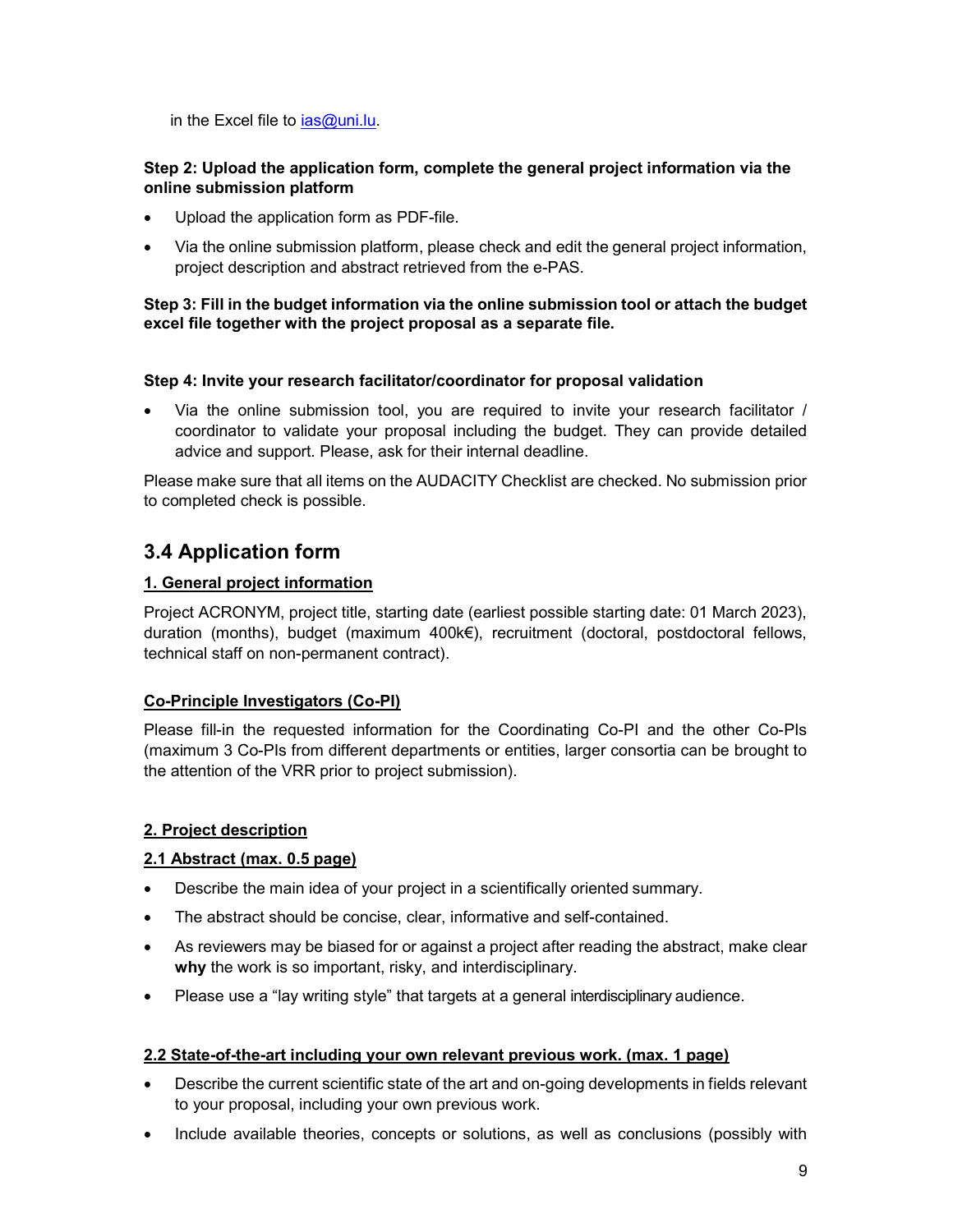references to literature).

- Provide an assessment of research needs (the main conclusions leading to the proposal).
- List the details of relevant references, including own work, in section 6 of the project proposal form (Bibliography).

#### 2.3 Project description and objectives (max. 2 pages)

 Please note, that "Interdisciplinarity" and "Excellence" are essential criteria for the project evaluation. An AUDACITY project shall be a project between Co-PIs of different departments in a Faculty, different research groups in an Interdisciplinary Centre.

The IAS applies the following definition of interdisciplinary research: "a mode of research by teams or individuals that integrates information, data, techniques, tools, perspectives, concepts, and/or theories from two or more disciplines or bodies of specialized knowledge to advance fundamental understanding or to solve problems whose solutions are beyond the scope of a single discipline or area of research practice<sup>11"</sup>.

Audacity: research conducted at the forefront of science that goes beyond the actual boundaries of knowledge, based on an idea which is unusually good and showing a willingness to take bold risks.

#### In this section

-

- o Describe the interdisciplinary/ intersectoral nature and the strong originality of the project in general.
- $\circ$  Explain why the interdisciplinary approach is important, i.e. the high risky and bold approach and the added-value compared to two or three separate individual projects.
- $\circ$  If applicable, explain how the project targets the generation of fundamental knowledge.
- $\circ$  If applicable, describe the potential use of the results by other disciplines.

#### Project objectives are best in the form of "scientific hypotheses"

- o Outline your project's contribution to the research needs.
- $\circ$  Clearly define the goal, objectives, focus and scope of the project in a realistic and, as far as possible, measurable form.
- o State the main research questions and/or hypothesis to be addressed.
- o Make your text crisp and concise.

#### 2.4 Research approach and methods (max. 0.5 page)

- Outline the approach (methodology) and methods used to address the research questions and hypotheses. Detail the interdisciplinary features of the approach in line with the project plan in section 2 of the form. References must be listed in the bibliography in section 7 of the form.
- AUDACITY projects are risky in essence, describe how risks will be managed and quality be assured.

<sup>11</sup> Facilitating Interdisciplinary Research, Committee on Facilitating Interdisciplinary Research, National Academy of Sciences, National Academy of Engineering, Institute of Medicine, 2005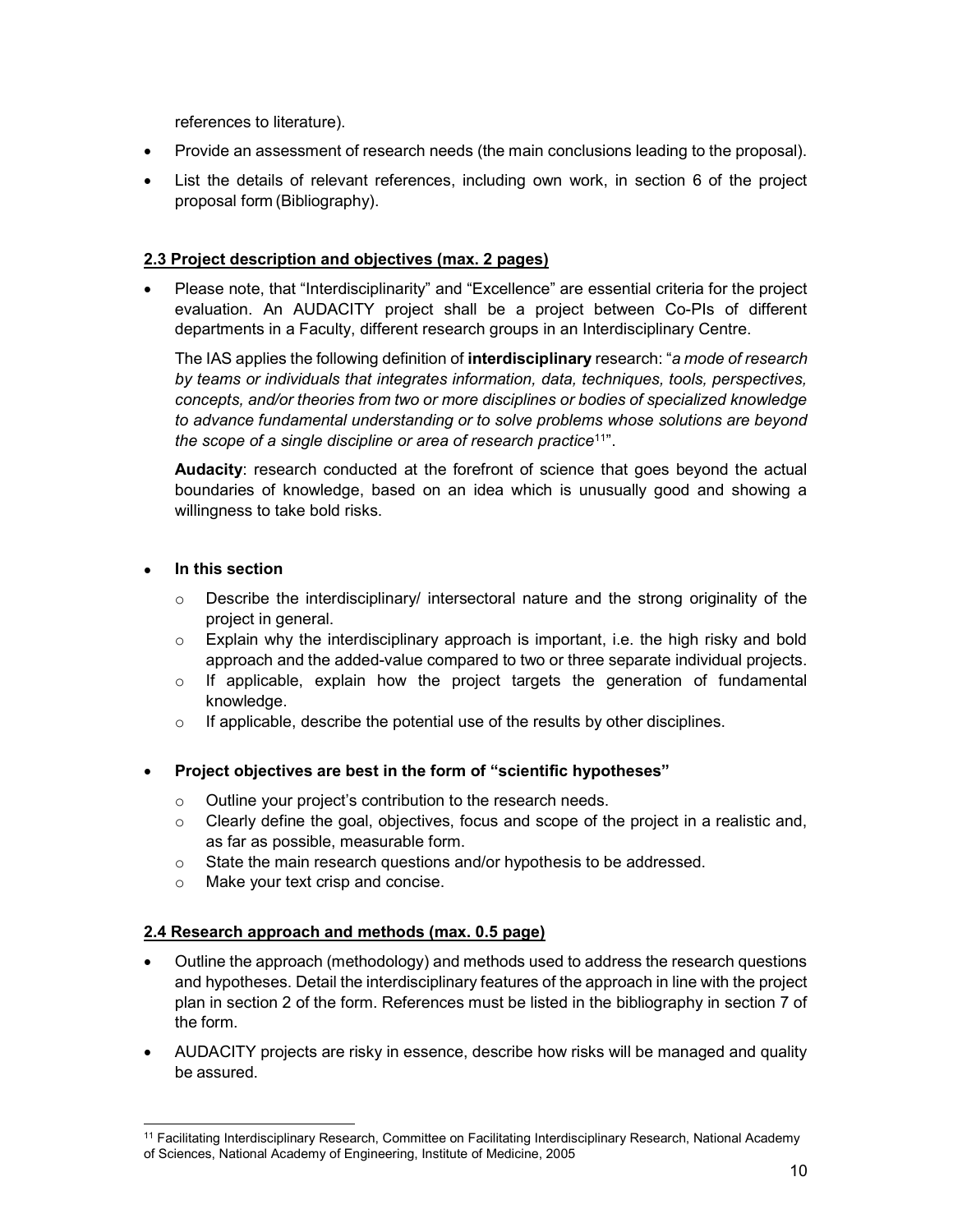#### 3. Project plan (max 2 pages: 1 page of text and a Gantt chart on a second page)

The project plan is illustrated by a Gantt chart (format of your choice), it describes the work planned in work packages including, if applicable, the progression of the doctoral candidate(s), provides brief argumentation on how the work packages articulate and the structure of the main steps and tasks involved to achieve the project results.

#### 4. Project outcomes and follow-ups (max. 0.5 page)

- Contribution to advancement of knowledge and UL's research community. Describe the project's contribution to knowledge production and how the results are exploited and disseminated within the research community. That is, how the project outcomes contribute to (1) the promotion of interdisciplinarity across UL, (2) advancement of the state of the art, (3) the development of the scientific community, and the UL and its entities in terms of capacities, competencies, visibility and attractiveness.
- If applicable, describe how the research project will contribute to knowledge generation and the future of society. Describe what efforts (publications and other activities) are foreseen in order to increase public awareness, well-being, and understanding of the research field.
- Future research plans. Indicate how the results of the project can be the basis for future research and what plans exist (depending on the results) to apply for projects outside UL.
- Exploitation and dissemination of research results. Please explain the measures that will ensure exploitation after the end of the project.
- Please bear in mind that the Communication Department of the University of Luxembourg can support the dissemination of your research results. For this purpose, you can contact the Head of the Communication Department (communication@uni.lu).

#### 5. Description of the AUDACITY project consortium (max. 0.5 page)

- Describe the AUDICITY project team including the profile of the non-permanent staff to be recruited on the project (doctoral, postdoctoral fellows, and technical staff), the role and intellectual input from Affiliated Professors. For projects involving an Affiliated Professor please estimate the financial contribution of the sister institution (i.e. Luxembourg Institutes of) in the budget form (doctoral candidate under contract at the sister institution, lab work, analyses, …).
- Address potential issues related to Intellectual property rights and confidentiality, especially if subcontracting part of the work to externals, generating and sharing results with sister institution in Luxembourg and abroad.
- National and international collaboration. Describe potential national and international interest in the project and its results, including the potential for future collaboration.

#### 6. Legal and ethical requirements (max. 1 page)

Describe all potential issues regarding data protection, intellectual property rights and ethical issues for the whole project (not only for activities carried out in Luxembourg). Explain how you are going to address these, e.g., anonymous data processing, consent forms, contracts with companies involved and specify any already existing permission and/or authorisation for the proposed work. Please consult the University of Luxembourg's Policy on Ethics in Research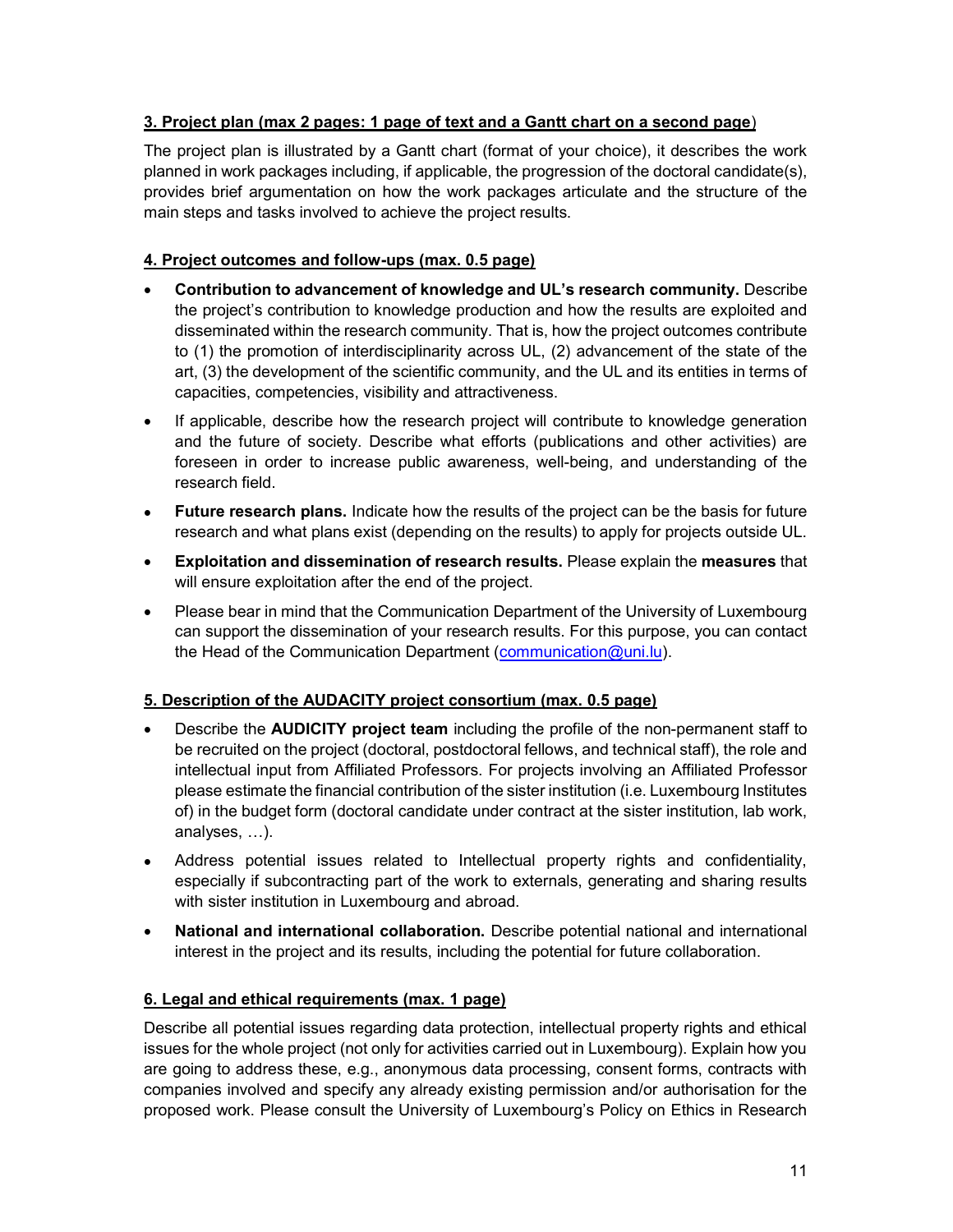and international codes of conduct<sup>12</sup>.

#### 7. Bibliography (max. 20 references)

- Include for each reference the names of all authors, year of publication, the article and journal title, book title and publisher, volume number, and page numbers. If the document is available electronically, the DOI number or website address should be mentioned, too.
- Apply the formatting style common in your research field.
- Mark own publications in the bibliography by underlining the author(s) who participate(s) in the project.

#### 8. Curriculum vitae of the Co-PIs

 For each of the Co-PI (section 3.4, paragraph 1), please include maximum 1 page of CV, titles of the 2 most impactful research projects as leader and if available a link to personal home pages or similar.

## 3.5 Budget template (see the Excel budget table)

This template helps you to get familiar with the required information. The costs will be directly entered via the online submission tool.

- All amounts are to be entered in euros  $(\epsilon)$  without cents.
- For all expenses, the procedures and limits in force at the time the expenses occur will apply. Please consult the latest financial quidelines in the Intranet<sup>13</sup>
- Major budget errors may lead to rejection of the proposal.
- Please consider alternative or complementary sources of funding, such as IAS Luxembourg "Distinguished", "Young academics", and "Brainstorm" instruments, EU, Research and innovation | European Commission (europa.eu), Home | Erasmus+ (europa.eu) or FNR RESCOM, FNR AFR individual, PRIDE, FNR - Luxembourg National Research Fund and others.

#### Budget categories:

#### Category A1: UL staff and Affiliated Professor (if applicable) contribution to the AUDACITY project not eligible for financial support

- List and enter the personnel category for the Co-PIs and any other contributors from UL staff.
- Contributors can include for instance staff working at UL but financed by a third party, such as the EU, industry, AFR individual or PRIDE doctoral or postdoctoral grants.
- Enter the period of involvement and the number of hours per week in the project of each contributors. Most contributors will probably be involved for the whole duration of the project.
- Co-PIs are required to spend at least 5 hours per week on the overall project.

<sup>-</sup><sup>12</sup> Download on : http://wwwen.uni.lu/research/standards\_policies and http://www.fnr.lu/guidelines

<sup>&</sup>lt;sup>13</sup> see Intranet: ULI > The University >  $SFC$  > Policies and Procedures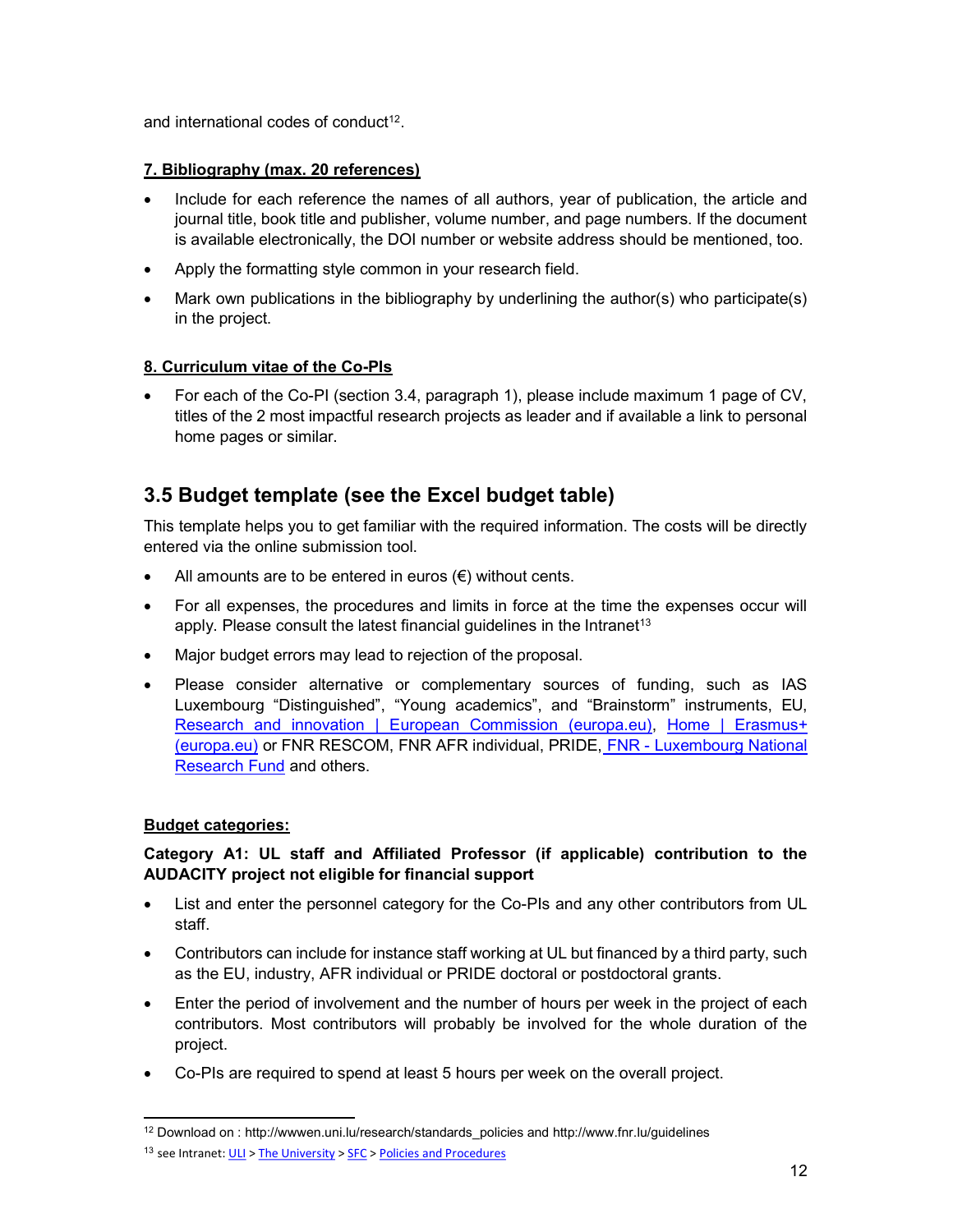• PhD candidates on a university position who are involved in the project must spend at least 75% of their time on the projects.

#### Category A2: AUDACITY Participants to be financed by the project

- List all participants who are to be financed through the project and who work on the project for most of their time.
- Salaries of permanent staff of the University are not eligible and should be listed in category A1.
- PhD candidates can be funded through AUDACITY projects. They should be involved full time and work towards their doctoral degree. She/he must be registered in a doctoral programme at UL. Their PhD thesis must be a project output.
- The following categories of personnel can be financed by the project under Category A2 (use the current grid coûts salarial<sup>14</sup>):
	- o Research Scientists (Maîtres-assistants)
	- o Postdoctoral researcher (Assistants-post doctorants)
	- o Doctoral researcher/PhD candidate (Assistant-doctorants)
	- o Research & development specialist (Spécialiste R&D)
	- o Technical staff on project (Lab technician or Research support technician)
	- $\circ$  Student assistants (auxiliary staff on a limited contract) may be included within the budget limits. In exceptional cases, several student assistants will be allowed, e.g. if needed for large-scale interviewing etc.
- Note that the amounts in the tables are the costs of each position for the university. They are NOT the gross (brut) salaries.
- The personnel cost table applies to all researchers to be employed at the UL when the project starts. When a person is already employed on a fixed-term contract and moves to a new project, please verify that the total duration of the continuous employment of the researcher does not exceed 60 months (Labour law). Renewal/contract prolongation can only be done twice. In case of a potential gap between two contracts, a waiting period (= délai de carence) has to be observed. Please contact your HR partner for details as these regulations are part of the national labour law.
- Once the project is approved, a budget shift requires approval of the Vice- rector for Research (VRR) by following the financial management guidelines (see annex).
- Participants may have a full-time or part-time contract. Working contracts cannot exceed the approved project duration and the salary costs will have to be calculated accordingly. Many projects start later than anticipated and extension of the duration beyond the initially projected end date is possible. However, as salaries increase over time the extension might involve additional salary costs. These additional costs will not be covered by the IAS-Luxembourg and other sources will have to be found.
- Anyone who already has a contract with the UL as adjunct teaching staff member (Vacataire) cannot be financed through the project at the same time (Category A2).

#### Category B: Third party collaborators, experts, subcontracting

Remunerated third party collaborators providing services to the project (invited speakers,

-

<sup>15</sup> https://intranet.uni.lux/the\_university/sr/Pages/General%20Information.aspx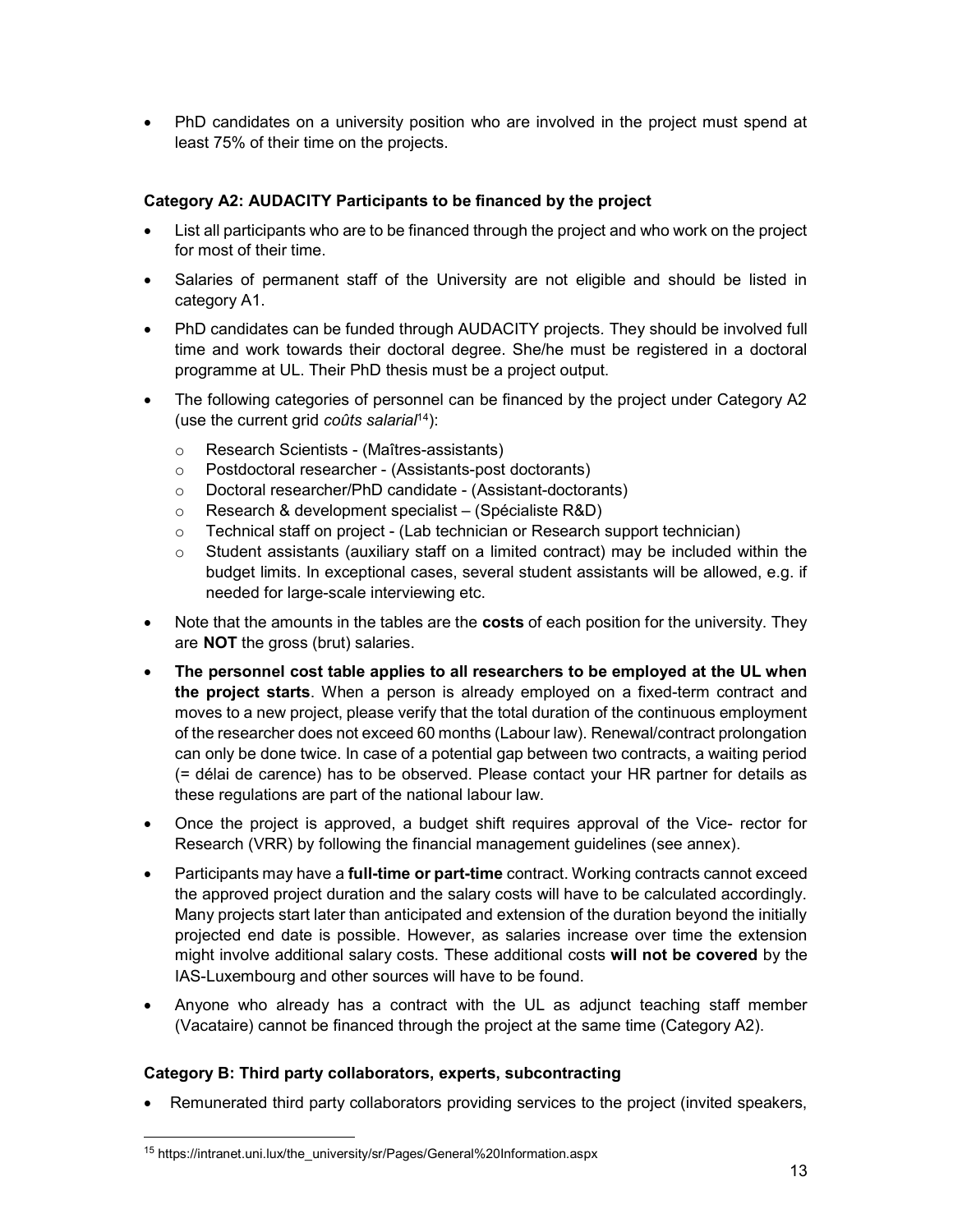experts and operational support) are eligible.

• Subcontracting work has to be specified (who, what, how long) and justified, notably, why the work cannot be performed with other groups in the University.

#### Category C: Durable equipment

- For full time researcher(s) paid by the project (Category A2), the project budget can include a standard PC or laptop up to 2000  $\epsilon$ . If the project requires a higher performance computer or further equipment, please briefly justify. Additional costs (such as consumables) have to be specified in the project budget under Category G.
- Please consult the UL financial guidelines<sup>14</sup>.

#### Category D: Travel in Luxembourg and journeys abroad

- Each trip on behalf of the University must be undertaken in the most cost-effective way.
- For each person in categories A1 and A2, the maximum of  $200 \epsilon$  per person and month worked on the project applies (PIs may apply for travel costs, too).
- For eligible costs and applicable rates, consult the UL financial guidelines<sup>14</sup>.

#### Category E: Documentation

Documentation such as books or subscriptions to journals is limited to  $4.000 \in \text{per project.}$ 

#### Category F: Other costs

- Costs for open access publishing, article processing charges (APC) for full Open Access publications or similar fees.
- Costs for translating and editing, patent filing, workshops, seminars and conferences (including registration or organisation costs, room rental, catering) or advertising.

#### Category G: Operating expenses (consumables)

- Specify expenses related to operating costs, consumables, supplies and all the expenses not included in the other categories.
- HPC cost: follow the guidelines for High Performance Computing Resource Allocations for Research Projects and External Partners.

#### Category R: Additional income to cover project costs

- This category refers to income (in kind or in Euros) from internal or external partners and is used to cover some of the costs listed in Categories A-G.
- The approved budget will be the sum of the costs of Categories A-G minus this part of the additional income.
- Note that the Coordinating Co-PI is responsible for the creation of any necessary contracts and has to ensure that **payment** is made (mentioning the budget code of the project in the payments). Copies of the contracts have to be sent to  $ias@uni.lu.$